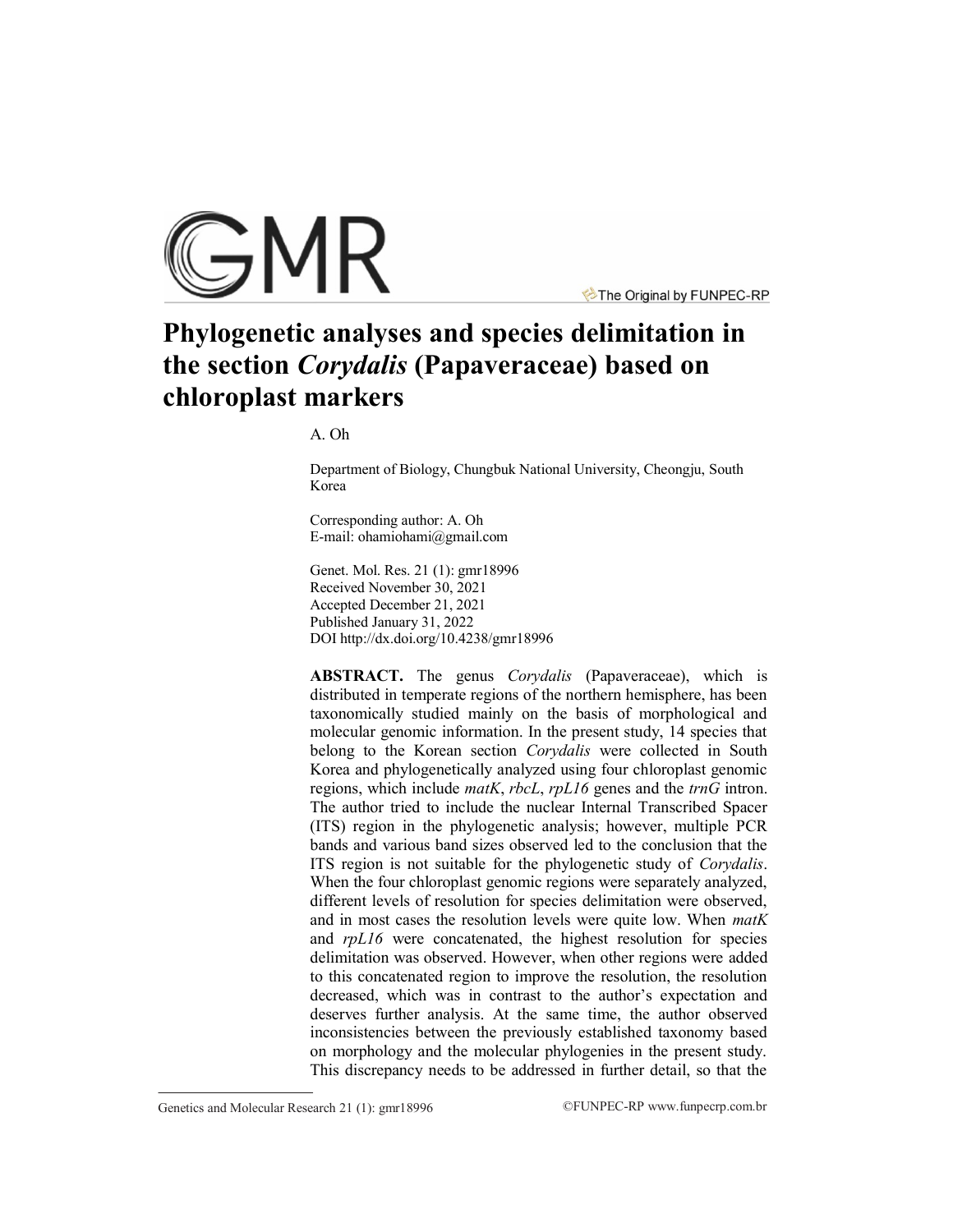taxonomy of the genus *Corydalis* can fully incorporate both morphology and molecular genomic information. Overall, the present study provides insights into the taxonomy of *Corydalis*, and clearly demonstrates that proper combinations of chloroplast markers can lead to successful discrimination of the species in this genus. Indeed, this study suggests ways to better utilize phylogenetic analyses and species delimitation in this interesting and complicated taxon. Since *Corydalis* is taxonomically challenging and widely used as medicinal plants in Asia, this study can be a valuable source of information on this genus.

**Key words:** Chloroplast genome; *Corydalis*; Phylogeny; Species delimitation; Taxonomy

# **INTRODUCTION**

The genus *Corydalis* DC., which belongs to the family Papaveraceae, consists of about 440-465 species worldwide (Liden, 1996; Zhang et al., 2008). This genus can be distinguished from other genera within the same family on the basis of various morphological characteristics, including symmetrical flowers, racemose inflorescence, and seeds with elaiosomes. *Corydalis* is distributed in temperate regions of the northern hemisphere, including northeastern Asia and the Himalayas (Oh, 1999; Oh et al., 2004; Ren et al., 2018). Notably, 357 species and 262 endemics belonging to this genus are found in China (Zhang et al., 2008). Liden (1996) reported that Chinese and Tibetan regions are the centers of distribution for this genus based on the fact that all sections of *Corydalis* are present in these regions.

Since De Candolle described the genus *Corydalis* for the first time in 1805, Hooker and Thomson (1855), Fedde (1936), Liden (1996), and other researchers have conducted taxonomic studies on it. *Corydalis* was considered to belong to the family Fumariaceae by some researchers (Lidén, 1996; Oh, 1999; Oh et al., 2004; Oh et al., 2010). However, recently, Papaveraceae is more widely recognized as the family of *Corydalis* (Jiang et al., 2018; Ren et al., 2019; Li et al., 2020; Xu and Wang, 2021). Palibin (1898) first studied Korean *Corydalis* species, and subsequently, Komarov (1903), Nakai (1909, 1914, 1952), and other taxonomists recorded different numbers of species, varieties and formae for this genus. Oh (1986) conducted comprehensive research on Korean *Corydalis* and reported that the genus *Corydalis* consists of four sections: section *Corydalis*, section *Duplotuber*, section *Ramoso-sibiricae*, and section *Sophorocapnos* (Oh, 1999). However, although ample studies have been conducted on the genus *Corydalis*, it is generally recognized that its taxonomy is difficult to elucidate because of its complicated and diverse morphological characters (Ren et al., 2018; Xu and Wang, 2021). Some phylogenetic studies which used different molecular markers were conducted to understand the taxonomy of *Corydalis* (Liden et al., 1995; 1997), but accurate species-level systematics remains incomplete. Species delimitation using the phylogenetic approach is a critical issue in understanding the taxonomy of *Corydalis*, and needs to be further explored.

Genetics and Molecular Research 21 (1):  $gmr18996$  ©FUNPEC-RP www.funpecrp.com.br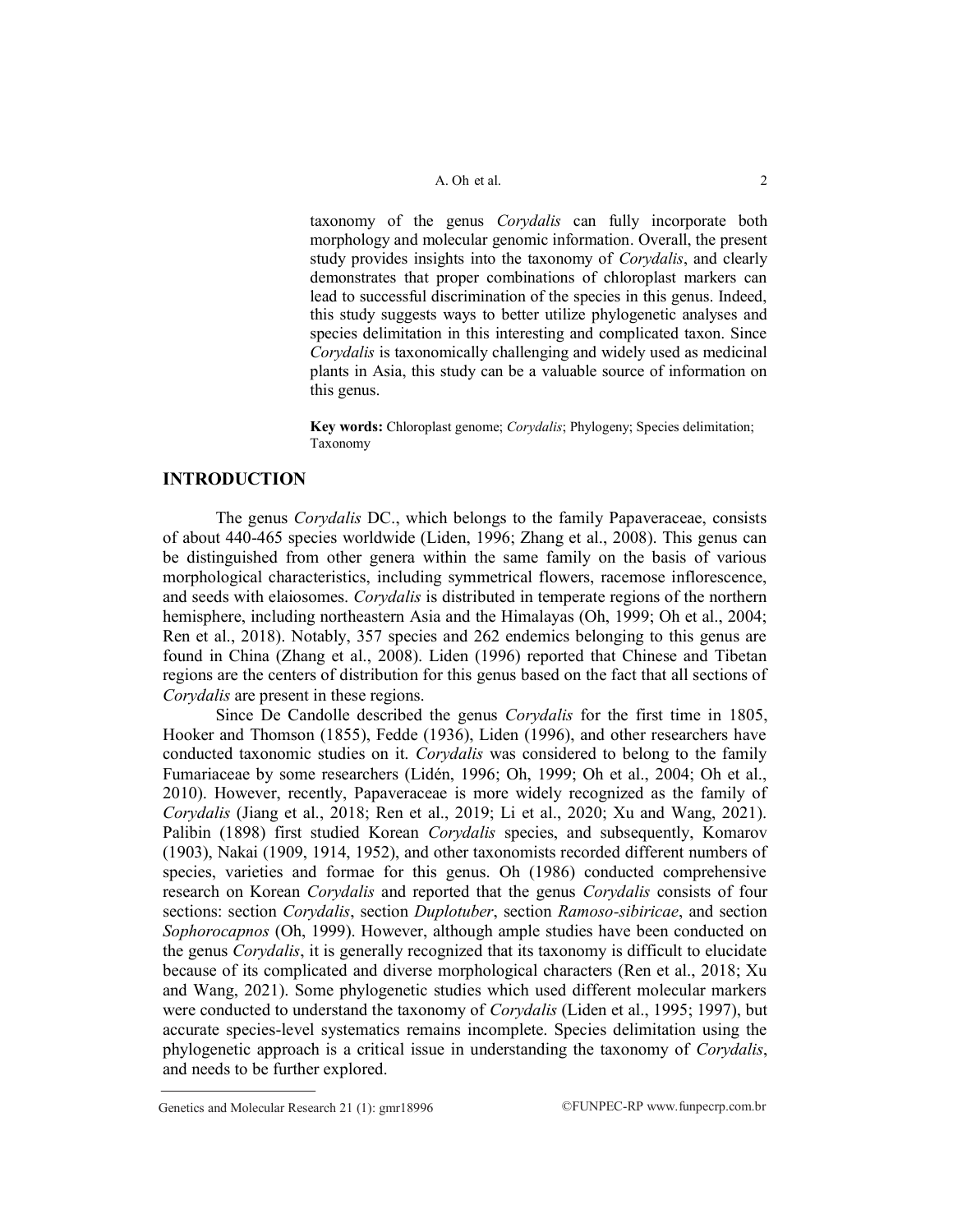In phylogenetic studies, some genetic markers are globally used across many different taxa. The Internal Transcribed Spacer (ITS) region of nuclear ribosomal DNA is one of the most popular nuclear markers that is considered to be a useful barcode in plant systematics. It is generally known that ITS can be used to reveal low-level taxonomy, including the relationships between close genera or species within the same genus (Yuan et al., 1996; Alvarez and Wendel, 2003; Mort et al., 2007). Chloroplast genome sequences are also commonly used markers for plant phylogenetic studies (Shaw et al., 2005; Mort et al., 2007; Dong et al., 2012). In addition, recently, complete chloroplast genome sequences are being much investigated as well for the taxonomy and the phylogenetic analyses of the target plants (Wu et al., 2020; Liu et al., 2021). In previous phylogenetic studies on *Corydalis*, ITS and chloroplast markers have been used and their value as DNA barcodes has been assessed (Jiang et al., 2018; Ren et al., 2019).

In the present study, the author provides phylogenetic relationships within the Korean section *Corydalis* using four chloroplast genome sequences, which are *matK*, *rbcL*, *rpL16* genes and the *trnG* intron. By generating phylogenies within section *Corydalis*, the author aimed to enhance the general understanding for the taxonomy of this taxon and to unravel whether the markers used here are useful tools for species delimitation in section *Corydalis*. In addition, the author aimed to explain the inconsistency between the phylogenetic analysis in this study and previously established taxonomy, which is based on morphology. As some markers used in the present study have been previously used in the phylogenetic studies on *Corydalis*, the author expected to effectively complement previous studies on the same taxon as well. Given that chloroplast markers are generally used in phylogenetic studies, this study can address the important and fundamental questions on the utility of chloroplast. Moreover, since *Corydalis* is widely used as medicinal plants in Asian regions, the present study which focuses on species delimitation can greatly contribute to the effective use of this genus.

# **MATERIAL AND METHODS**

#### **Sample collection**

All 32 samples used in this study were collected from South Korea (Table 1). Thirteen clearly identified species and one unidentified taxon (*Corydalis* sp.) belonging to the section *Corydalis* were analyzed. Two to three individuals from different locations were used for each species. In the case of *Corydalis alata*, only one individual was used. *Corydalis heterocarpa* and *Corydalis speciosa*, which belong to the section *Sophorocapnos*, were designated as outgroups. The previously established taxonomic classifications used as references were generally based on morphological information.

Genomic DNA was extracted from leaf tissues using the DNeasy Mini Kit (QIAGEN, Seoul, Korea). When a fresh leaf was not available, a dried leaf from a voucher specimen was used instead; 100 mg of fresh leaf tissue and 20 mg of dried leaf

Genetics and Molecular Research 21 (1): gmr18996 ©FUNPEC-RP www.funpecrp.com.br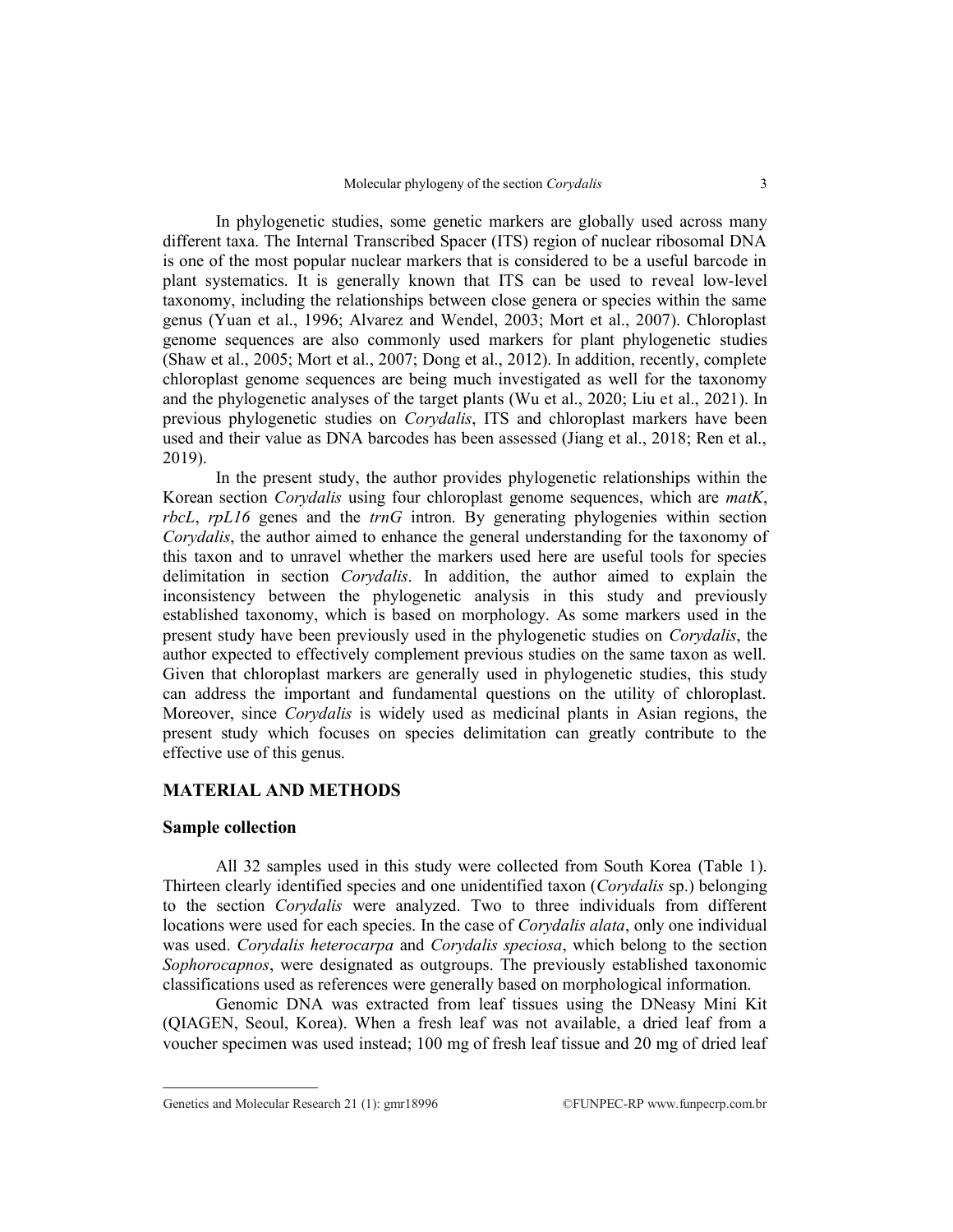tissue from the voucher specimens were used for the extraction. The protocol provided by the manufacturer was used for DNA extraction.

**Table 1.** Species used in this study of the section *Corydalis* and the sampling sites in South Korea.

| <b>Specie</b>             | <b>Site</b>                                               |
|---------------------------|-----------------------------------------------------------|
| Corvdalis albipetala      | Gapyeong county, Nojeok mountaintop                       |
| Corvdalis albipetala      | Pyeongchang county, Woljeong temple                       |
| Corvdalis albipetala      | Pyeongchang county, Woljeong temple entrance              |
| Corydalis turtschaninovii | Yeongju city, Geumgye lake                                |
| Corydalis turtschaninovii | Wonju city, Anchang town                                  |
| Corydalis humilis         | Yeongju city, Sobaek mountain, Choam temple               |
| Corvdalis humilis         | Namyangju city, Chukryeong mountain                       |
| Corydalis namdoensis      | Yeongcheon city, Bohyeon mountain                         |
| Corvdalis namdoensis      | Kyeongju city, Toham mountain                             |
| Corvdalis remota          | Hapcheon county, Odo mountain                             |
| Corvdalis remota          | Cheongyang county, Chilgap mountain, Chilgap large bridge |
| Corvdalis lineariloba     | Taebaek city, Baekdan temple                              |
| Corvdalis lineariloba     | Jeongseon county, Hambaek mountain                        |
| Corydalis hallaisanensis  | Seoguipo city, 1100 highland                              |
| Corydalis hallaisanensis  | Jeju city, Sangumburi crater                              |
| Corvdalis alata           | Donghae city, Chorok mountaintop                          |
| Corydalis maculata        | Namyangju city, Cheonma mountain                          |
| Corydalis maculata        | Bonghwa county, Cheongryang mountain                      |
| Corydalis cornupetala     | Kyeongsan city, Kyejeong forest                           |
| Corydalis cornupetala     | Kyeongsan city, Kyejeong forest 2                         |
| Corydalis filistipes      | Wooloong county, Hongmun town                             |
| Corydalis filistipes      | Wooloong county, intake station                           |
| Corydalis grandicalyx     | Wonju city, Soyongsodong valley                           |
| Corydalis grandicalyx     | Gapyeong county, Ajaebi hill                              |
| Corydalis grandicalyx     | Yangpyeong county, Nojeok mountaintop                     |
| Corydalis hirtipes        | Inje county, Yongdae town, Majang space 1                 |
| Corydalis hirtipes        | Inje county, Yongdae town, Majang space 2                 |
| Corydalis sp.             | Gongju city, Gyeryong mountain, Donghak temple            |
| Corydalis sp.             | Jangseong county, Naejang mountain, Gain town             |
| Corvdalis sp.             | Soonchang county, Gangcheon mountain                      |
| Corydalis heterocarpa     | Gongju city, Gyeryong mountain, Gap temple                |
| Corydalis speciosa        | Eumseong county, Gaseop mountain                          |

DNA extraction, PCR and sequencing

To perform PCR amplification of five genomic regions, namely the ITS region in the nucleus and *matK*, *rbcL*, *rpL16*, and *trnG* intron in the chloroplast, five previously reported primer pairs were used. The primer sequences are provided in Table 2. PCR was performed using the ABI ProFlex PCR System (Applied Biosystems, Seoul, Korea) in a 25 μL mixture consisting of 2 μL template DNA, 2.5 μL 10X buffer, 2 μL dNTP, 1 μL primer, 0.25 μL IP-pro-taq, and 17.25 μL DW. The same PCR conditions were used for all five genomic regions. The PCR conditions were as follows: initial denaturation at 94°C for 4 min followed by 35 cycles of denaturation at 94°C for 30 sec, annealing at 53°C for 30 sec, extension at 72°C for 1 min 30 sec, and final extension at 72°C for 10 min.

Sequencing was performed in both directions using the ABI 3730xl Analyzer (Applied Biosystems, Seoul, Korea) and the primers used for sequencing were the same as those used for PCR amplification. The generated sequence data were assembled using SeqMan® (DNASTAR) software. PCR amplification of the nuclear ITS region

Genetics and Molecular Research 21 (1):  $gmr18996$  ©FUNPEC-RP www.funpecrp.com.br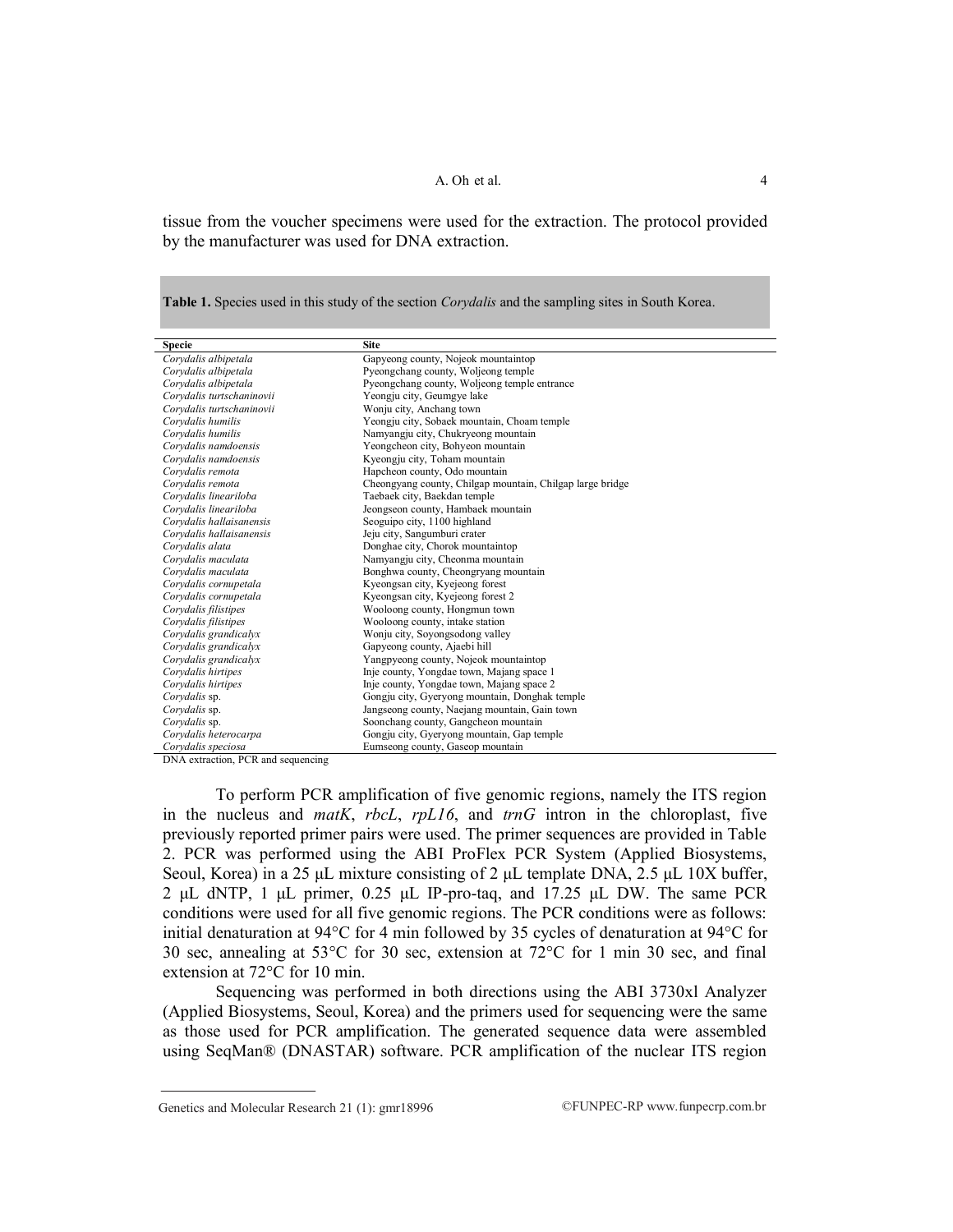did not generate meaningful results that could be further analyzed. Therefore, only the four chloroplast genomic regions were sequenced.

**Table 2.** Information for primers used in PCR amplification and sequencing of *Corydalis* spp.

| Region                                          | Primer          | Sequences                      | References             |
|-------------------------------------------------|-----------------|--------------------------------|------------------------|
| nrfTS                                           | ITS5            | GGAAGTAAAAGTCGTAACAAGG         | White et al. 1990      |
|                                                 | ITS4            | <b>TCCTCCGCTTATTGATATGC</b>    |                        |
| matK<br>matK192                                 | matK1166        | GGCTTACTAATGGGAT               | Perez-Gutierrez et al. |
|                                                 |                 | CGGGTTGCAAMAATAAAGGA           | 2015                   |
| rpl16F71<br>rpl16<br>rpl16R1516                 |                 | GCTATGCTTAGTGTGTGACTCGTTG      | Shaw et al. 2005       |
|                                                 |                 | <b>CCCTTCATTCTTCCTCTATGTTG</b> |                        |
| $3'$ trn $G$<br>$trnG$ intron<br>$5'$ trn $G2G$ |                 | GTAGCGGGAATCGAACCCGCATC        | Shaw et al. 2005       |
|                                                 |                 | GCGGGTATAGTTTAGTGGTAAAA        |                        |
| rbcL                                            | $rbcl$ -1 $F$   | ATGTCACCACAAACAGAAAC           | Kress et al., 2005     |
|                                                 | $rbcL$ -724 $R$ | <b>TCGCATGTACCTGCAGTAGC</b>    |                        |

## **Phylogenetic analysis**

The sequences were aligned using MUSCLE (Edgar, 2004) implemented in MEGA7 (Kumar et al., 2016) software. Phylogenetic trees were constructed using MEGA7, the same software. The four chloroplast genomic regions were analyzed separately or in combination. Maximum Likelihood (ML) approach was used for phylogenetic analyses.

# **RESULTS**

When PCR amplification of the nuclear ITS region was performed, more than one band were observed in many cases, and the sizes of these bands were highly variable. Therefore, this region could not be used for phylogenetic analyses. The observation of unexpected PCR band numbers and sizes in the ITS region led to the conclusion that this region is not appropriate for the phylogenetic study of the genus *Corydalis*. When *matK*, *rbcL*, *rpL16*, and *trnG* intron regions were separately used for phylogenetic analyses, many species belonging to the section *Corydalis* did not show monophyletic clustering, indicating that these genomic regions are not suitable for discriminating species when used alone. When the *matK* region was used alone for phylogenetic analysis, *Corydalis turtschaninovii*, *Corydalis hirtipes*, *Corydalis grandicalyx*, *Corydalis albipetala*, and *Corydalis filistipes* showed monophyly each, but other species were not successfully delimited. The *rpL16* region did not have sufficient resolution for discriminating species, except for *C. turtschaninovii*, *C. hirtipes*, *C. filistipes*, and *C. grandicalyx*. In *rbcL* and *trnG* intron, taxonomically meaningful clustering patterns that could identify individual species were not observed except in the case of two or three species. However, when *matK* and *rpL16* were used together, the resolution for species discrimination increased and the highest number of *Corydalis* species, i.e., six species including *C. turtschaninovii*, *C. hirtipes*, *C. grandicalyx*, *C. filistipes*, *C. albipetala*, and *C. cornupetala*, were distinguished (Figure 1). In this case, monophyly of five out of six species was supported by 99% bootstrap value.

Genetics and Molecular Research 21 (1): gmr18996 ©FUNPEC-RP www.funpecrp.com.br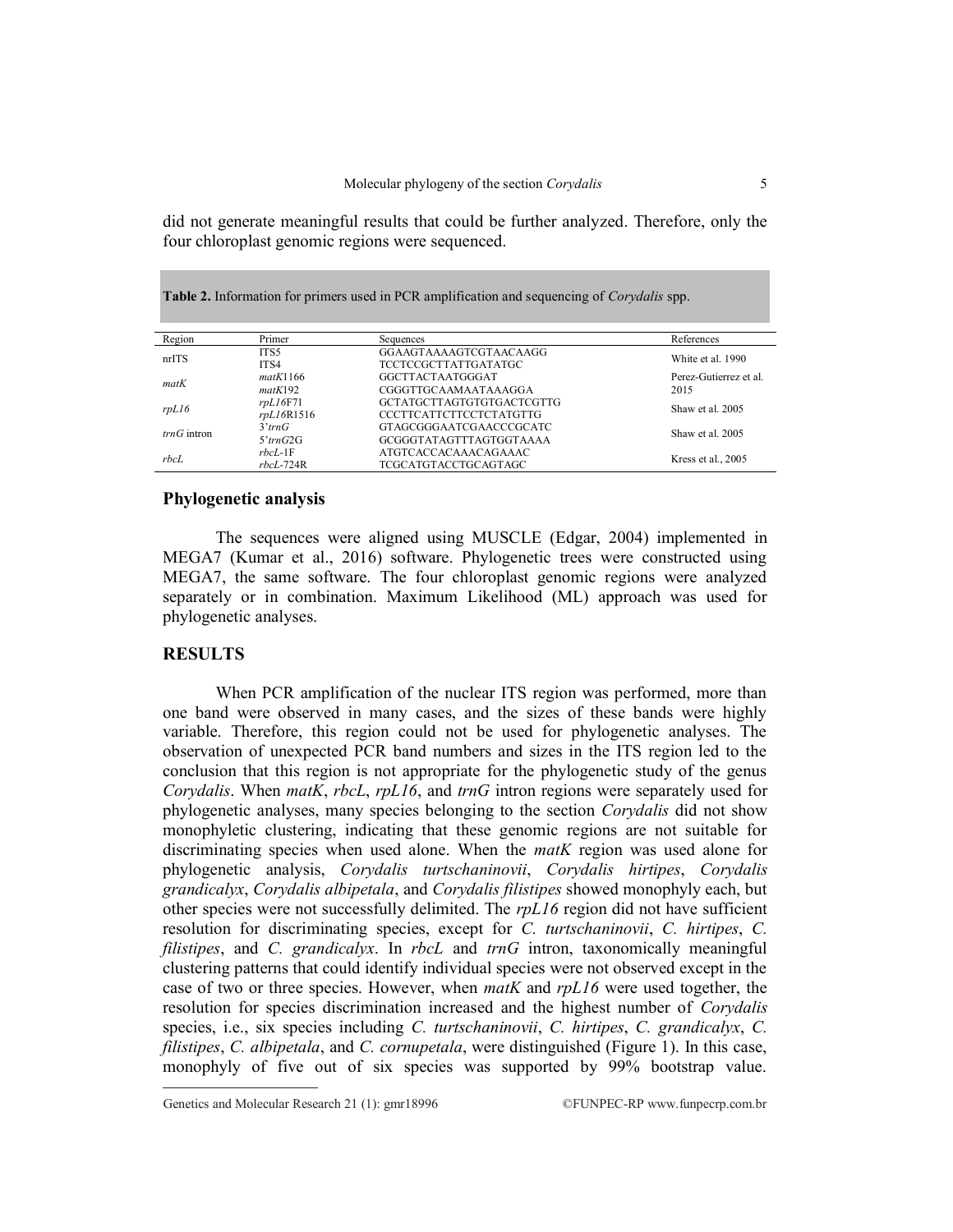#### A. Oh et al. 6

Interestingly, when other regions, which are *rbcL* and *trnG* intron, were added to these two concatenated regions, the resolution for species delimitation decreased, resulting in five species being discriminated (Figure 2). In this case, monophyly of four out of five species was supported by 100% bootstrap value.



 $\frac{1}{0.0050}$ 

**Figure 1.** Maximum Likelihood phylogenetic tree of the Korean section *Corydalis* based on concatenated *matK* and *rpL16*.

Genetics and Molecular Research 21 (1):  $gmr18996$  ©FUNPEC-RP www.funpecrp.com.br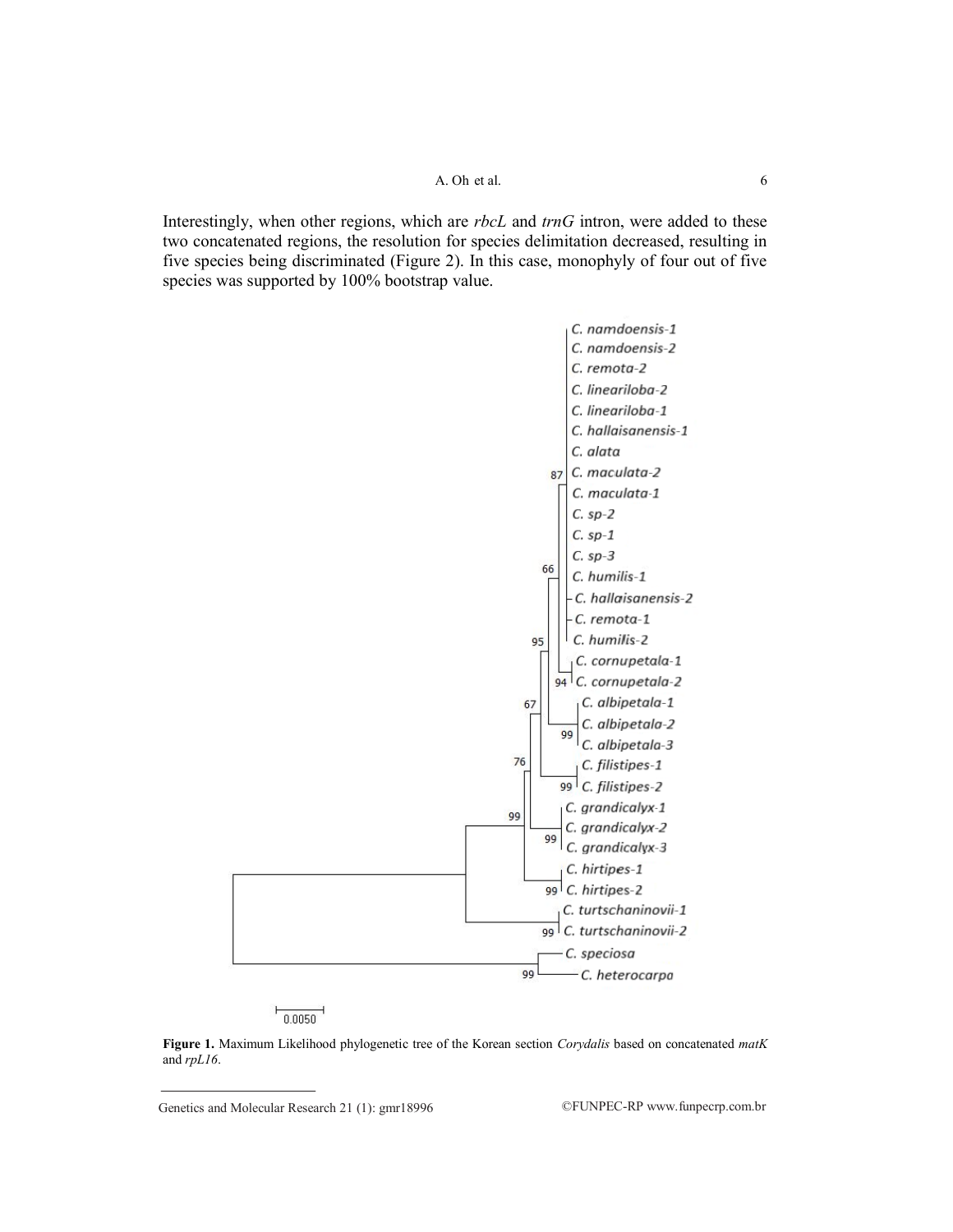

 $\frac{1}{0.0100}$ 

**Figure 2.** Maximum Likelihood phylogenetic tree of the Korean section *Corydalis* based on concatenated *matK*, *rpL16*, *rbcL* and *trnG* intron.

## **DISCUSSION**

The ITS region of nuclear ribosomal DNA has been often used in phylogenetic studies of the genus *Corydalis* (Liden et al., 1995; Jiang et al., 2018; Ren et al., 2018; Li et al., 2020). While some of these studies supported the general efficacy of nrITS in the taxonomic analysis of *Corydalis*, other doubted about its efficacy. Jiang et al. (2018) reported "the multi-copy nature of ITS region in *Corydalis*" for the first time and suggested that research on *Corydalis* using the ITS region needs to be conducted with caution, even though their study could utilize ITS by conducting cloning. The report of Jiang et al. is consistent with this result, where multiple PCR bands were observed and

Genetics and Molecular Research 21 (1):  $gmr18996$  ©FUNPEC-RP www.funpecrp.com.br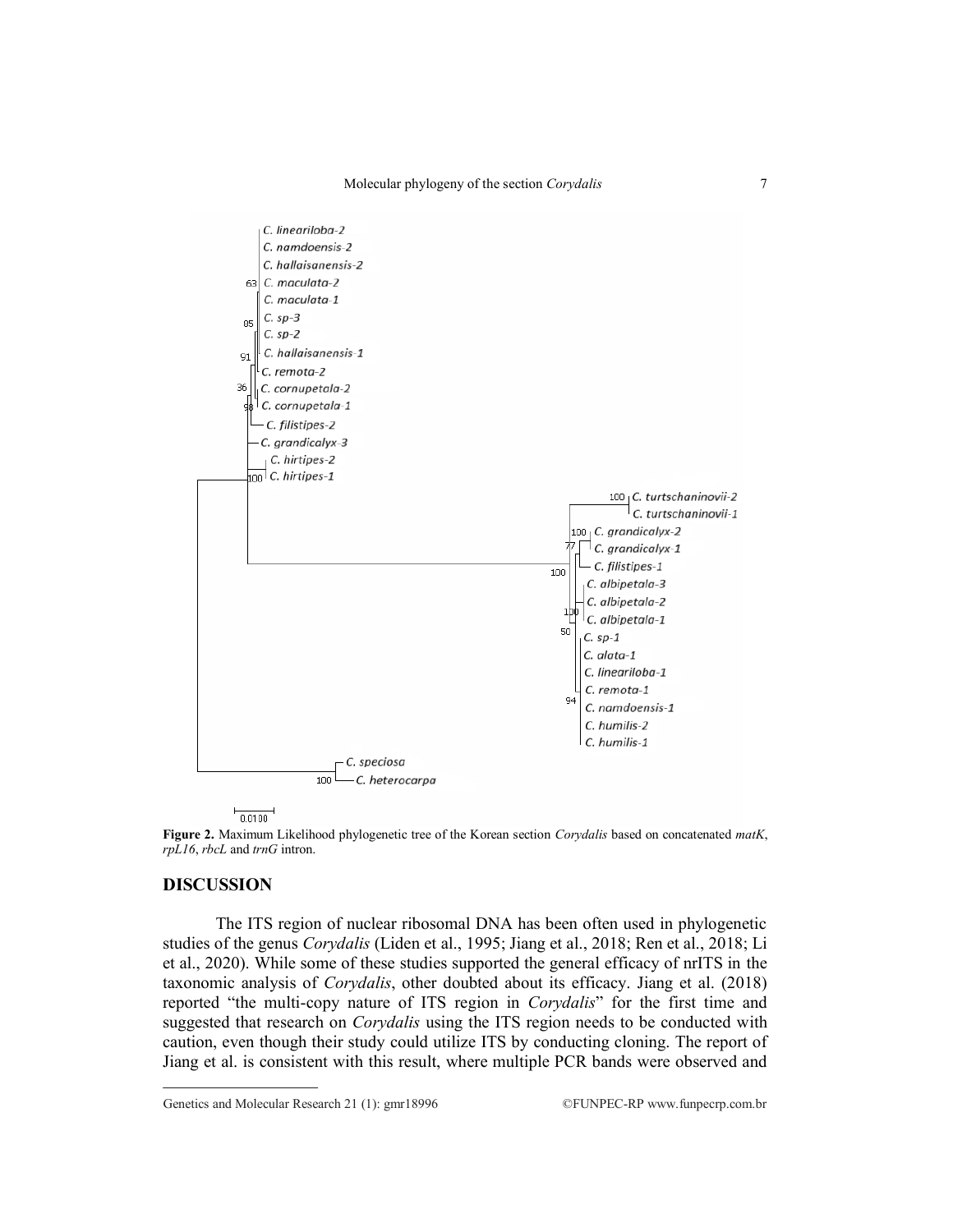further phylogenetic analysis was impossible. One unpublished study previously tried using ITS in phylogenetic study as well, but PCR amplification resulted in multiple bands and various band sizes (data not shown), which is very similar to the result of the present study. Through the author's analysis, the author clarified that the ITS region is not as useful as generally expected, at least in the case of genus *Corydalis*. The findings effectively complemented previous reports on the similar observations.

On performing phylogenetic analyses using four chloroplast genomic regions, the author found that some *Corydalis* species, such as *C. turtschaninovii*, *C. hirtipes*, *C. filistipes*, and *C. grandicalyx*, could be clearly delimited with one or two chloroplast markers. This supports previously established species delimitations based on morphological information. At the same time, the author found that when these chloroplast markers were used alone, the resolution for species discrimination in *Corydalis* was quite low. When different genomic regions were concatenated, the resolution increased to some extent, but not much. When all four regions were used together, the resolution was lower than that when *matK* and *rpL16* were concatenated, which was in contrast to the initial expectation. These indicate that sequence variations in the chloroplast genomic regions used by the author are rather low and that concatenating many regions does not necessarily lead to higher species discrimination resolution. In general, it is known that concatenation of molecular markers results in higher resolution for classification (Bapteste et al., 2008), and many previous studies have used this concatenation approach (Amrine-Madsen et al., 2003; Rokas et al., 2003; Hedges et al., 2004). However, the concatenation of markers can be problematic and may not necessarily lead to the high resolution power the author expect in phylogenetic studies (Kubatko and Degnan, 2007). Specifically, studies have suggested that concatenating many genes in phylogenetic analyses can lead to failure because of the differences in the evolutionary histories of individual genes (Kolaczkowski and Thornton, 2004; Mossel and Vigoda, 2005; Kubatko and Degnan, 2007). Notably, the observation of decreased resolution level deserves further analyses because these analyses can contribute to understanding how genomic markers reflect the actual systematics of target plants and can provide valuable information on how to combine many genomic regions in the phylogenetic study when trying to clearly identify the taxonomy. Ultimately, these analyses may increase the efficiency of phylogenetic studies conducted using various genomic regions.

With the markers used in the present study, the author clearly observed low species delimitation resolution. In many cases, some individuals from different species were clustered together even when the genomic regions were concatenated to improve the resolution. As mentioned above, in the genus *Corydalis*, the currently established taxonomy is mainly based on morphology and not on molecular genetic information (Oh, 1999; Oh et al., 2004; Oh et al., 2010). It is possible that the inconsistency noted between the previously established species delimitation and the phylogenies generated in the present study could be attributed to the fundamental difference between the morphological information and genetic information in their mechanisms for reflecting the inherent taxonomy of the target taxa. Therefore, although the observed discrepancy may lead to the conclusion that the taxonomy based on the phylogenies deviated from

Genetics and Molecular Research 21 (1):  $gmr18996$  ©FUNPEC-RP www.funpecrp.com.br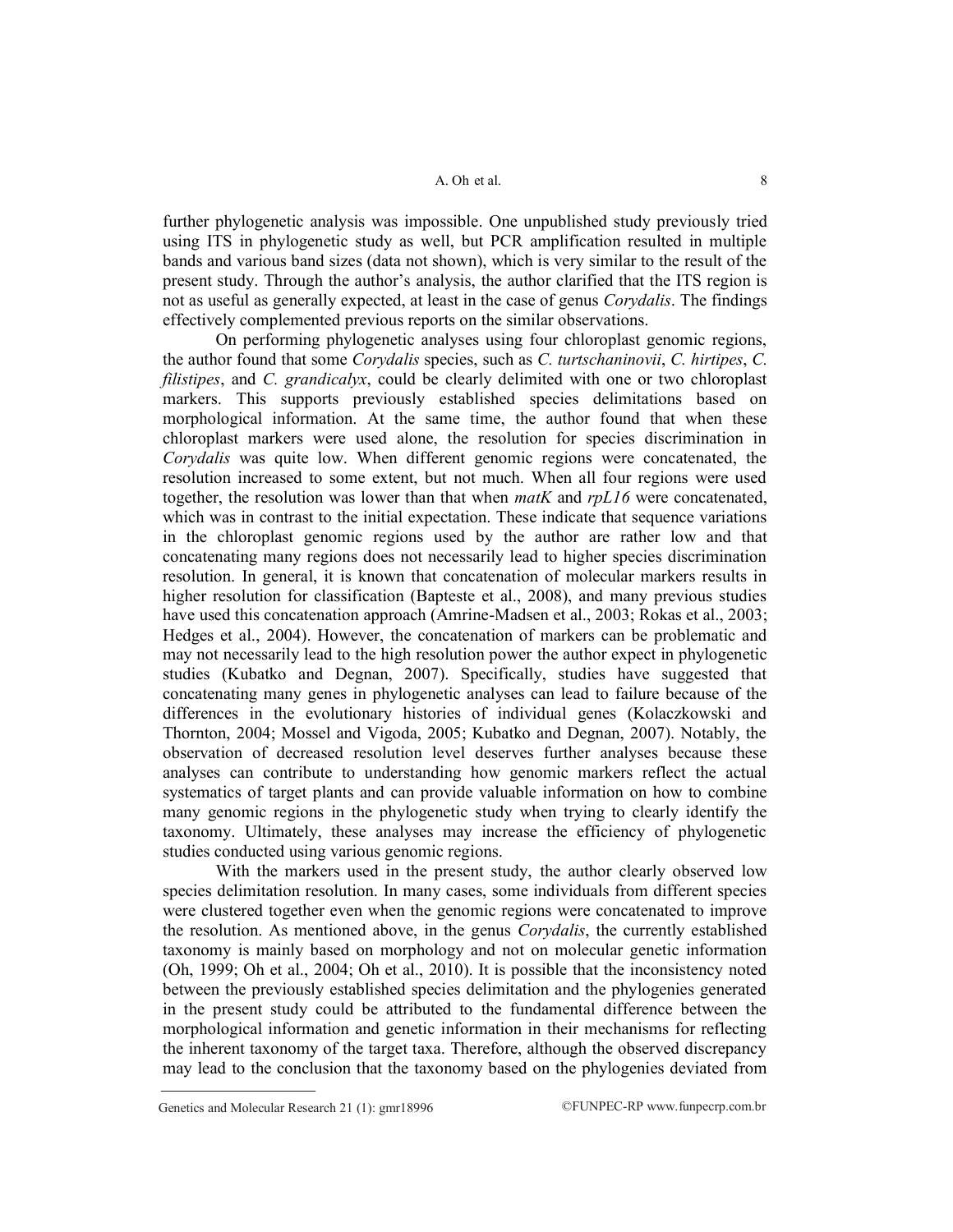the "actual" taxonomy based on morphology, the author argue that this discrepancy should be more properly addressed and intensely explored to fully incorporate all the different observations available.

As the morphologies of *Corydalis* species are quite complicated, other tools, including phylogenetic analyses, are definitely needed for accurate identification of taxonomy for this genus. Indeed, in the previous studies, some taxonomical conclusions on *Corydalis* were successfully made by using both morphology and genetic analyses (Zhang et al., 2016; Xu and Wang, 2018). The author suggest that other genomic regions should be tested for their utilities in phylogenetic study of this genus or of section *Corydalis*, and that their molecular evolution should be studied in depth as well, so that the taxonomy of *Corydalis* can sufficiently benefit from molecular genetic information. Overall, the present study provides insights into the systematics of the Korean section *Corydalis* and demonstrates that chloroplast regions can be useful in phylogenetic analyses of this taxon when properly concatenated. The present study clearly suggests how to better utilize phylogenetic analyses and species delimitation in this intriguing and complicated taxon.

### **ACKNOWLEDGMENTS**

This work was supported by a grant from the National Institute of Biological Resources (NIBR), funded by the Ministry of Environment (MOE) of the Republic of Korea (NIBR201907101).

#### **CONFLICTS OF INTEREST**

The authors declare no conflict of interest.

## **REFERENCES**

Álvarez IJFW. and Wendel JF (2003). Ribosomal ITS sequences and plant phylogenetic inference. *Mol. Phylogenet. Evol.* 29: 417-434.

- Amrine-Madsen H, Koepfli KP, Wayne RK, Springer MS (2003). A new phylogenetic marker, apolipoprotein B, provides compelling evidence for eutherian relationships. *Mol. Phylogenet. Evol.* 28: 225-240.
- Bapteste E, Susko E, Leigh J, Ruiz-Trillo I, et al. (2008). Alternative methods for concatenation of core genes indicate a lack of resolution in deep nodes of the prokaryotic phylogeny. *Mol. Biol. Evol.* 25: 83-91.

Dong W, Liu J, Yu J, Wang L, et al. (2012). Highly variable chloroplast markers for evaluating plant phylogeny at low taxonomic levels and for DNA barcoding. *PLoS One*. 7: e35071.

Fedde F (1936). Papaveraceae. *Die Naturlichen Pflanzen-familien*. 17: 5-145.

- Hedges SB, Blair JE, Venturi ML, Shoe JL (2004). A molecular time scale of eukaryote evolution and the rise of complex multicellular life. *BMC. Evol. Biol*. 4:2.
- Hooker JD and Thomson T (1855). Flora Indica 1: 121-272.

Jiang L, Li M, Zhao F, Chu S, et al. (2018). Molecular identification and taxonomic implication of herbal species in genus *Corydalis* (Papaveraceae). *Molecules*. 23: 1393.

- Kolaczkowski B and Thornton JW (2004). Performance of maximum parsimony and likelihood phylogenetics when evolution is heterogeneous. *Nature*. 431: 980-984.
- Komarov VL (1903). Florae Manshuriae 2. *Act. Hort. Petrop*. 22: 1-787.
- Kress WJ, Wurdack KJ, Zimmer EA, Weigt LA, et al. (2005). Use of DNA barcodes to identify flowering plants. *Proc. Natl. Acad. Sci. U S A*. 102: 8369-8374.

Edgar RC (2004). MUSCLE: multiple sequence alignment with high accuracy and high throughput. *Nucleic. Acids Res.* 32: 1792-1797.

Genetics and Molecular Research 21 (1):  $gm18996$  ©FUNPEC-RP www.funpecrp.com.br